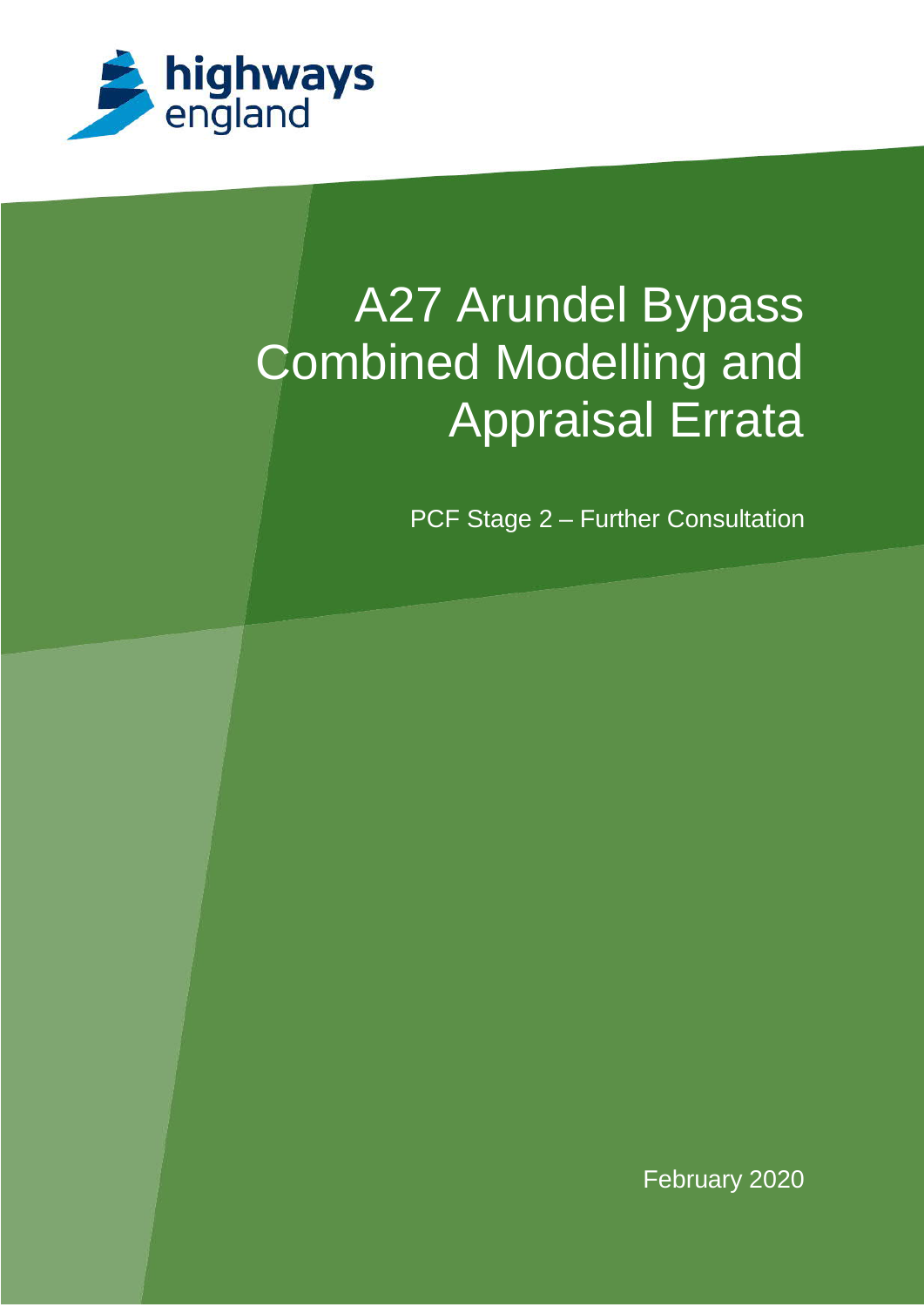

**Combined Modelling and Appraisal Errata, February 2020 - A27 Arundel Bypass PCF Stage 2**

# **CONTENTS**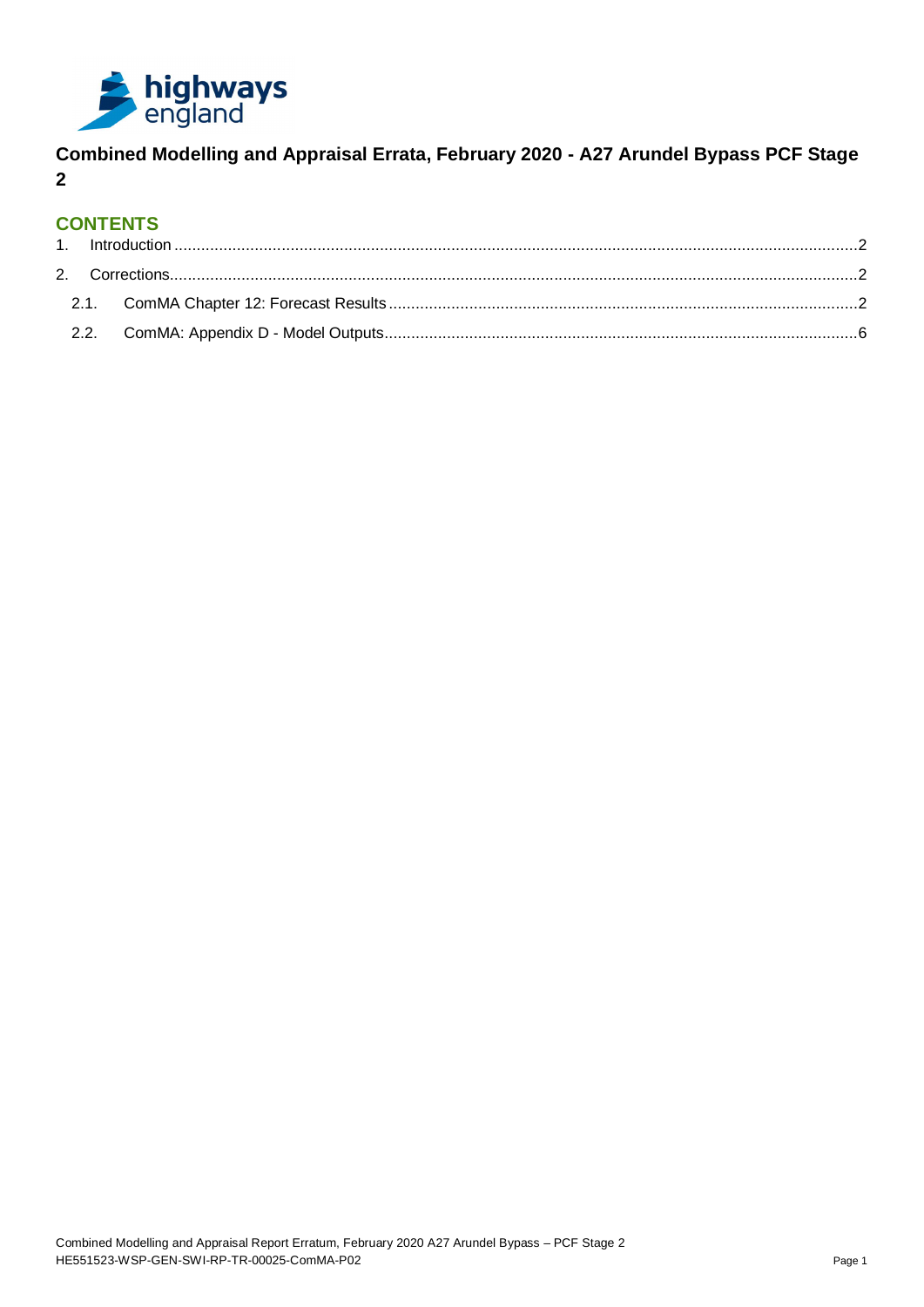

# <span id="page-2-0"></span>**1. INTRODUCTION**

The purpose of this note is to summarise a set of corrections to the PCF Stage 2 Combined Modelling and Appraisal Report (ComMA) dated August 2019 which formed part of the material available at the 2019 Public Consultation.

In each case, this note sets out the existing text in the ComMA requiring correction (labelled as 'Existing Text') and below it, the corrected text (labelled as 'Amended Text'). The changes required to be made in the Amended Text are highlighted. The corrections relate to data entry, transcription or transposition issues when the document was drafted.

The errata presented herein are intended to be read in conjunction with the published consultation documents provided on Highways England's A27 Arundel Bypass website [\(https://highwaysengland.co.uk/projects/a27-arundel](https://highwaysengland.co.uk/projects/a27-arundel-improvement/)[improvement/\)](https://highwaysengland.co.uk/projects/a27-arundel-improvement/).

The corrections presented in this note do not affect the assessments undertaken for the purposes of the ComMA as the amendments are relatively minor technical corrections.

No attachments are included in this note.

## <span id="page-2-1"></span>**2. CORRECTIONS**

### <span id="page-2-2"></span>**2.1. ComMA Chapter 12: Forecast Results**

#### **Erratum 1**

| Section | Paragraph / Table | Location    |
|---------|-------------------|-------------|
| 12      | Table 12-41       | Whole table |

## **Existing Text**

Table 12-41 should show model convergence data from the A27 without Worthing and Lancing scenario. Table 12- 41 presently shows model convergence data from the A27 with Worthing and Lancing scenario; the same data as is presented in Table 12-4. Table 12-41 is repeated below.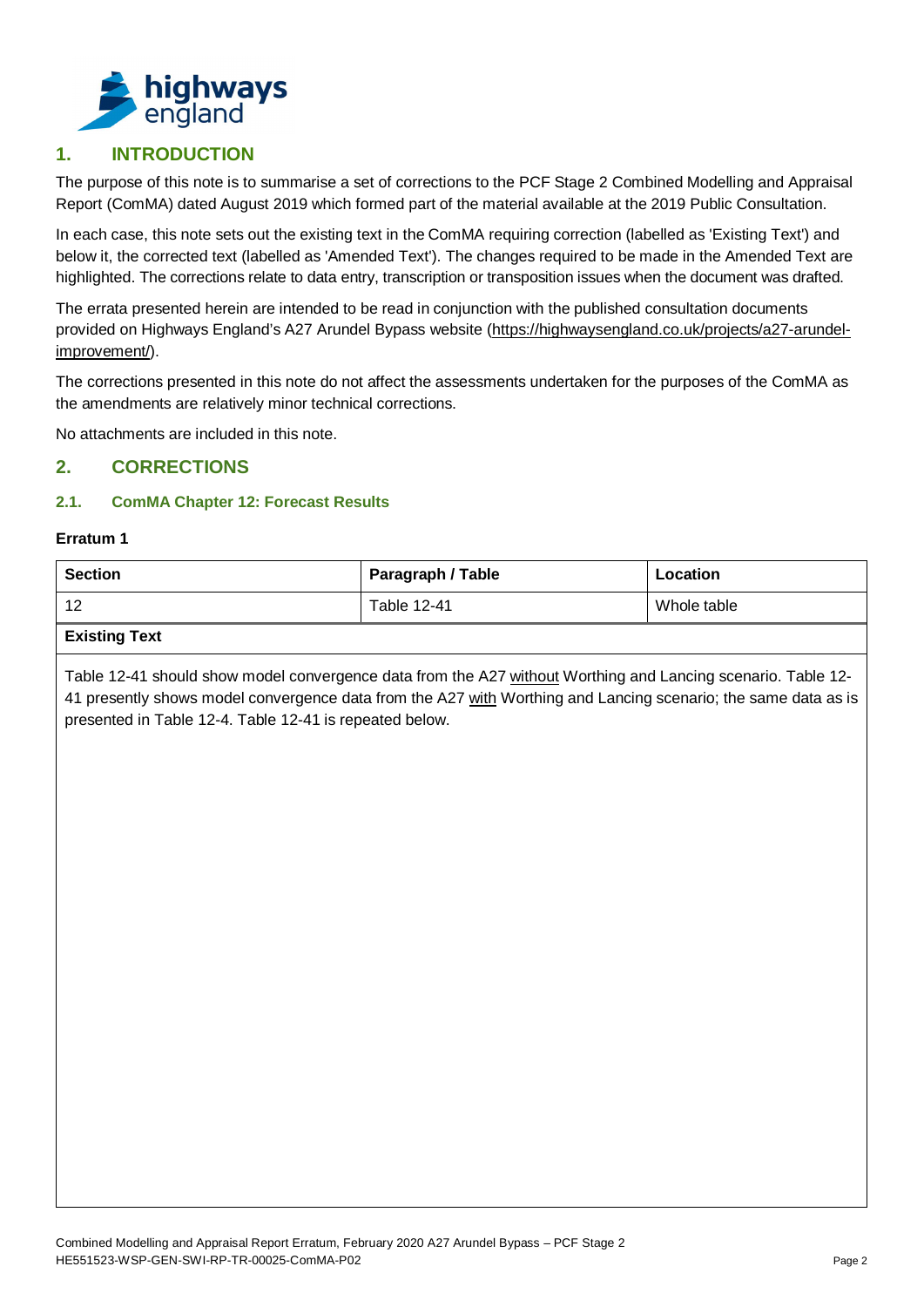

| <b>Section</b> |                                                                |        |           |           | Paragraph / Table      |        | Location    |              |           |  |
|----------------|----------------------------------------------------------------|--------|-----------|-----------|------------------------|--------|-------------|--------------|-----------|--|
|                |                                                                |        |           |           | Table 12-41            |        | Whole table |              |           |  |
|                | Table 12-41: Core fixed demand scenario - convergence criteria |        |           |           |                        |        |             |              |           |  |
|                |                                                                | 2026   |           |           | 2041                   |        |             | 2051         |           |  |
|                | <b>AM</b>                                                      | IP.    | <b>PM</b> | <b>AM</b> | 护.                     | PM     | AM          | <b>IP</b>    | <b>PM</b> |  |
|                |                                                                |        |           |           | <b>Final iteration</b> |        |             |              |           |  |
| DM             | 227                                                            | 42     | 53        | 62        | 55                     | 78     | 89          | 48           | 117       |  |
| <b>1V5</b>     | 41                                                             | 36     | 90        | 41        | 44                     | 75     | 58          | 74           | 115       |  |
| <b>1V9</b>     | 63                                                             | 40     | 92        | 48        | 44                     | 93     | 60          | 52           | 86        |  |
| 3V1            | 61                                                             | 38     | 85        | 34        | 34                     | 68     | 60          | 46           | 109       |  |
| <b>4/5AV1</b>  | 43                                                             | 36     | 73        | 66        | 44                     | 78     | 106         | 47           | 94        |  |
| <b>4/5AV2</b>  | 70                                                             | 33     | 70        | 45        | 39                     | 75     | 58          | 50           | 106       |  |
| 5BV1           | 90                                                             | 33     | 85        | 53        | 41                     | 73     | 59          | $71^{\circ}$ | 83        |  |
|                |                                                                |        |           |           | Final Delta (δ)        |        |             |              |           |  |
| DM             | 0.0330                                                         | 0.0133 | 0.0497    | 0.0189    | 0.0153                 | 0.0421 | 0.0392      | 0.0391       | 0.0290    |  |
| <b>1V5</b>     | 0.0586                                                         | 0.0165 | 0.0205    | 0.0370    | 0.0266                 | 0.0276 | 0.0387      | 0.0345       | 0.0274    |  |
| <b>1V9</b>     | 0.0547                                                         | 0.0126 | 0.0257    | 0.0204    | 0.0204                 | 0.0223 | 0.0348      | 0.0224       | 0.0423    |  |
| <b>3V1</b>     | 0.0535                                                         | 0.0107 | 0.0606    | 0.0679    | 0.0330                 | 0.0641 | 0.0275      | 0.0253       | 0.0242    |  |
| 4/5AV1         | 0.0281                                                         | 0.0174 | 0.0206    | 0.0347    | 0.0286                 | 0.0309 | 0.0342      | 0.0264       | 0.0305    |  |
| <b>4/5AV2</b>  | 0.0585                                                         | 0.0262 | 0.0206    | 0.0521    | 0.0326                 | 0.0277 | 0.0512      | 0.0249       | 0.0342    |  |
| 5BV1           | 0.0495                                                         | 0.0119 | 0.0198    | 0.0307    | 0.0338                 | 0.0309 | 0.0272      | 0.0243       | 0.0356    |  |
|                | Final %Flow                                                    |        |           |           |                        |        |             |              |           |  |
| DM             | 98.9                                                           | 98.6   | 99.2      | 98.7      | 99.5                   | 98.7   | 99.0        | 98.9         | 99.6      |  |
| <b>1V5</b>     | 98.8                                                           | 98.6   | 99.2      | 99.4      | 99.2                   | 99.2   | 99.5        | 98.7         | 99.5      |  |
| <b>1V9</b>     | 98.6                                                           | 99.1   | 99.1      | 99.2      | 98.7                   | 99.2   | 99.3        | 98.5         | 99.5      |  |
| <b>3V1</b>     | 98.9                                                           | 98.8   | 99.0      | 98.9      | 99.2                   | 98.9   | 99.1        | 98.8         | 99.6      |  |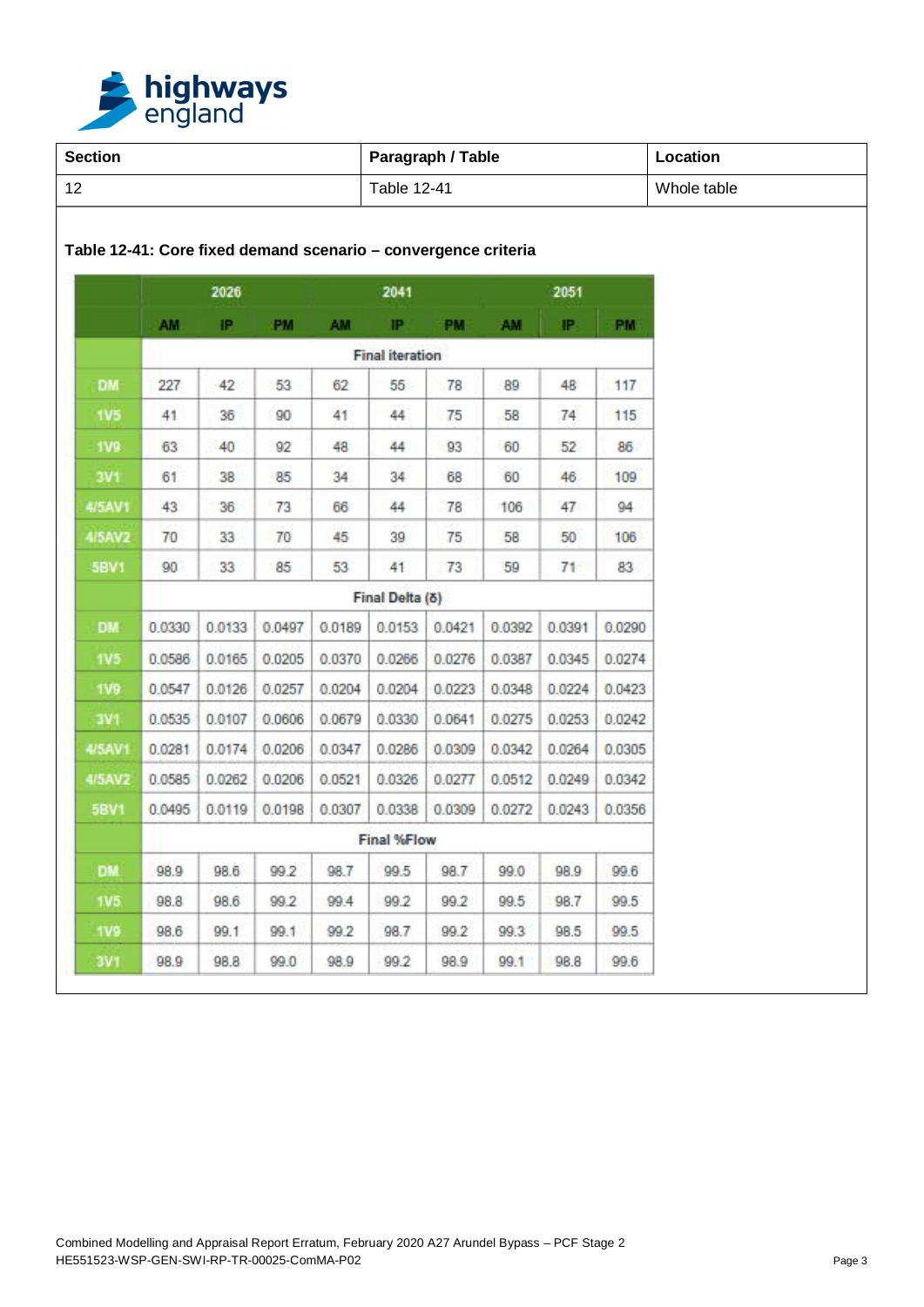

| <b>Section</b> |       |       |       |           | Paragraph / Table  | Location |             |       |       |  |
|----------------|-------|-------|-------|-----------|--------------------|----------|-------------|-------|-------|--|
| 12             |       |       |       |           | <b>Table 12-41</b> |          | Whole table |       |       |  |
|                |       | 2026  |       |           | 2041               |          | 2051        |       |       |  |
|                | AM    | IP    | PM    | <b>AM</b> | IP.                | PM       | AM          | P     | PM    |  |
| 4/5AV1         | 98.4  | 98.6  | 98.7  | 99.1      | 98.9               | 99.3     | 99.6        | 98.6  | 99.5  |  |
| <b>4/5AV2</b>  | 98.7  | 98.8  | 99.3  | 98.9      | 99.1               | 99.3     | 99.0        | 98.7  | 99.6  |  |
| 5BV1           | 98.4  | 99.1  | 99.2  | 98.9      | 98.6               | 98.8     | 99.4        | 99.1  | 99.1  |  |
|                |       |       |       |           | <b>Final %Gap</b>  |          |             |       |       |  |
| <b>DM</b>      | 0.030 | 0.040 | 0.037 | 0.036     | 0.032              | 0.038    | 0.034       | 0.041 | 0.042 |  |
| 1V5            | 0.028 | 0.034 | 0.023 | 0.038     | 0.049              | 0.048    | 0.025       | 0.033 | 0.031 |  |
| <b>1V9</b>     | 0.033 | 0.020 | 0.021 | 0.032     | 0.032              | 0.043    | 0.027       | 0.034 | 0.045 |  |
| 3V1            | 0.044 | 0.016 | 0.032 | 0.047     | 0.040              | 0.048    | 0.040       | 0.045 | 0.050 |  |
| 4/5AV1         | 0.037 | 0.036 | 0.029 | 0.034     | 0.035              | 0.044    | 0.031       | 0.04  | 0.041 |  |
| <b>4/5AV2</b>  | 0.025 | 0.035 | 0.029 | 0.036     | 0.033              | 0.043    | 0.045.      | 0.04  | 0.031 |  |
| 5BV1           | 0.027 | 0.020 | 0.047 | 0.049     | 0.044              | 0.050    | 0.025       | 0.03  | 0.043 |  |

## **Amended Text**

All model convergence values in Table 12-41 have been replaced with the data for the A27 without Worthing and Lancing scenario, whereas the data originally presented was a repeat of the data for the A27 *with* Worthing and Lancing scenario. Revised Table 12-41 presented below. All data within the table is revised and shown in bold red font.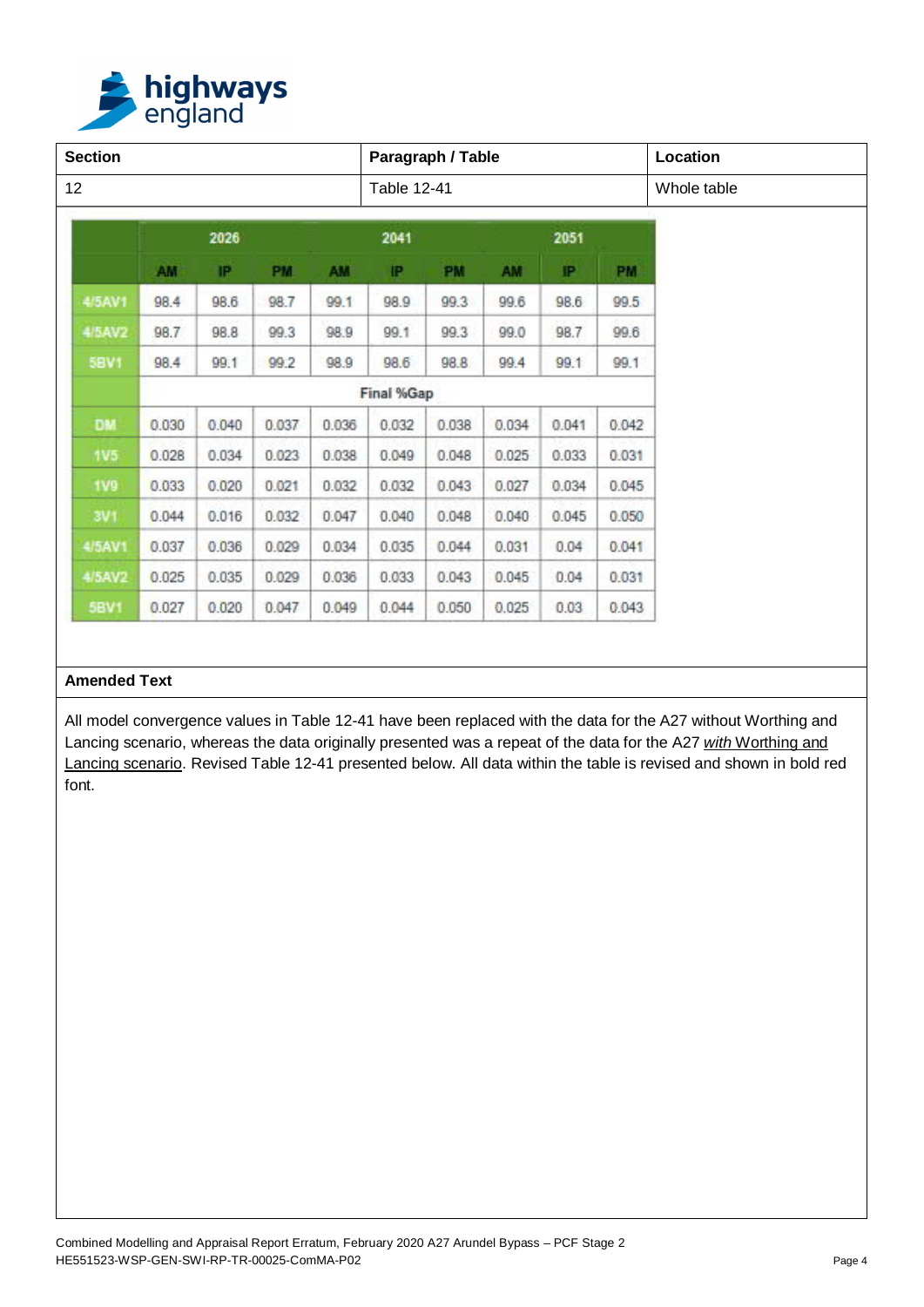

| <b>Section</b>   |        |        |        |        | Paragraph / Table      | Location    |                                                                |        |        |  |
|------------------|--------|--------|--------|--------|------------------------|-------------|----------------------------------------------------------------|--------|--------|--|
|                  |        |        |        |        | Table 12-41            | Whole table |                                                                |        |        |  |
|                  |        |        |        |        |                        |             | Table 12-41: Core fixed demand scenario - convergence criteria |        |        |  |
|                  |        | 2026   |        |        | 2041                   |             |                                                                | 2051   |        |  |
|                  |        |        |        |        |                        |             |                                                                |        |        |  |
|                  | AM     | IP.    | PM     | AM     | IP.                    | PM          | AM                                                             | IP.    | PM     |  |
|                  |        |        |        |        | <b>Final iteration</b> |             |                                                                |        |        |  |
| <b>DM</b>        | 66     | 44     | 49     | 39     | 57                     | 67          | 70                                                             | 77     | 92     |  |
| 1 <sub>V</sub> 5 | 43     | 140    | 89     | 37     | 71                     | 64          | 51                                                             | 53     | 89     |  |
| <b>1V9</b>       | 45     | 59     | 91     | 40     | 68                     | 61          | 52                                                             | 52     | 62     |  |
| 3V1              | 58     | 33     | 95     | 48     | 45                     | 50          | 47                                                             | 66     | 96     |  |
| 4/5AV1           | 127    | 116    | 49     | 47     | 54                     | 82          | 56                                                             | 52     | 93     |  |
| 4/5AV2           | 64     | 94     | 53     | 41     | 56                     | 48          | 47                                                             | 58     | 75     |  |
| 5BV1             | 54     | 90     | 56     | 48     | 74                     | 57          | 46                                                             | 55     | 83     |  |
|                  |        |        |        |        | Final Delta (δ)        |             |                                                                |        |        |  |
| <b>DM</b>        | 0.0098 | 0.0152 | 0.0223 | 0.0320 | 0.0246                 | 0.0300      | 0.0252                                                         | 0.0249 | 0.0237 |  |
| <b>1V5</b>       | 0.0375 | 0.0121 | 0.0174 | 0.0432 | 0.0276                 | 0.0279      | 0.0502                                                         | 0.0292 | 0.0366 |  |
| <b>1V9</b>       | 0.0165 | 0.0112 | 0.0229 | 0.0516 | 0.0218                 | 0.0544      | 0.0506                                                         | 0.0256 | 0.0411 |  |
| 3V1              | 0.0118 | 0.0306 | 0.0778 | 0.0231 | 0.0305                 | 0.0359      | 0.0348                                                         | 0.0179 | 0.0189 |  |
| 4/5AV1           | 0.0264 | 0.0128 | 0.0279 | 0.0276 | 0.0265                 | 0.0176      | 0.041                                                          | 0.0363 | 0.0198 |  |
| 4/5AV2           | 0.0325 | 0.0145 | 0.0262 | 0.0515 | 0.0320                 | 0.0402      | 0.0410                                                         | 0.0273 | 0.0293 |  |
| 5BV1             | 0.0209 | 0.0133 | 0.0307 | 0.0406 | 0.0335                 | 0.0352      | 0.0376                                                         | 0.025  | 0.0254 |  |
|                  |        |        |        |        | <b>Final %Flow</b>     |             |                                                                |        |        |  |
| <b>DM</b>        | 99.1   | 99.2   | 99.4   | 98.8   | 98.9                   | 99.6        | 98.7                                                           | 98.4   | 99.6   |  |
| 1V <sub>5</sub>  | 99.3   | 98.3   | 98.0   | 98.8   | 99.3                   | 99.5        | 99.2                                                           | 99.4   | 99.5   |  |
| <b>1V9</b>       | 99.3   | 98.8   | 98.8   | 98.7   | 99.1                   | 99.3        | 99.2                                                           | 98.9   | 99.2   |  |
| 3V1              | 99.0   | 98.6   | 98.9   | 98.8   | 98.6                   | 99.3        | 98.6                                                           | 99.3   | 99.7   |  |
| 4/5AV1           | 99.4   | 98.5   | 98.6   | 99.1   | 98.4                   | 99.5        | 99.3                                                           | 99.2   | 99.8   |  |
| 4/5AV2           | 99.0   | 98.2   | 98.6   | 98.8   | 98.9                   | 99.0        | 99.3                                                           | 99.5   | 99.5   |  |
| <b>5BV1</b>      | 99.1   | 98.5   | 99.0   | 99.4   | 98.6                   | 99.4        | 99.1                                                           | 99.5   | 99.6   |  |
|                  |        |        |        |        | <b>Final %Gap</b>      |             |                                                                |        |        |  |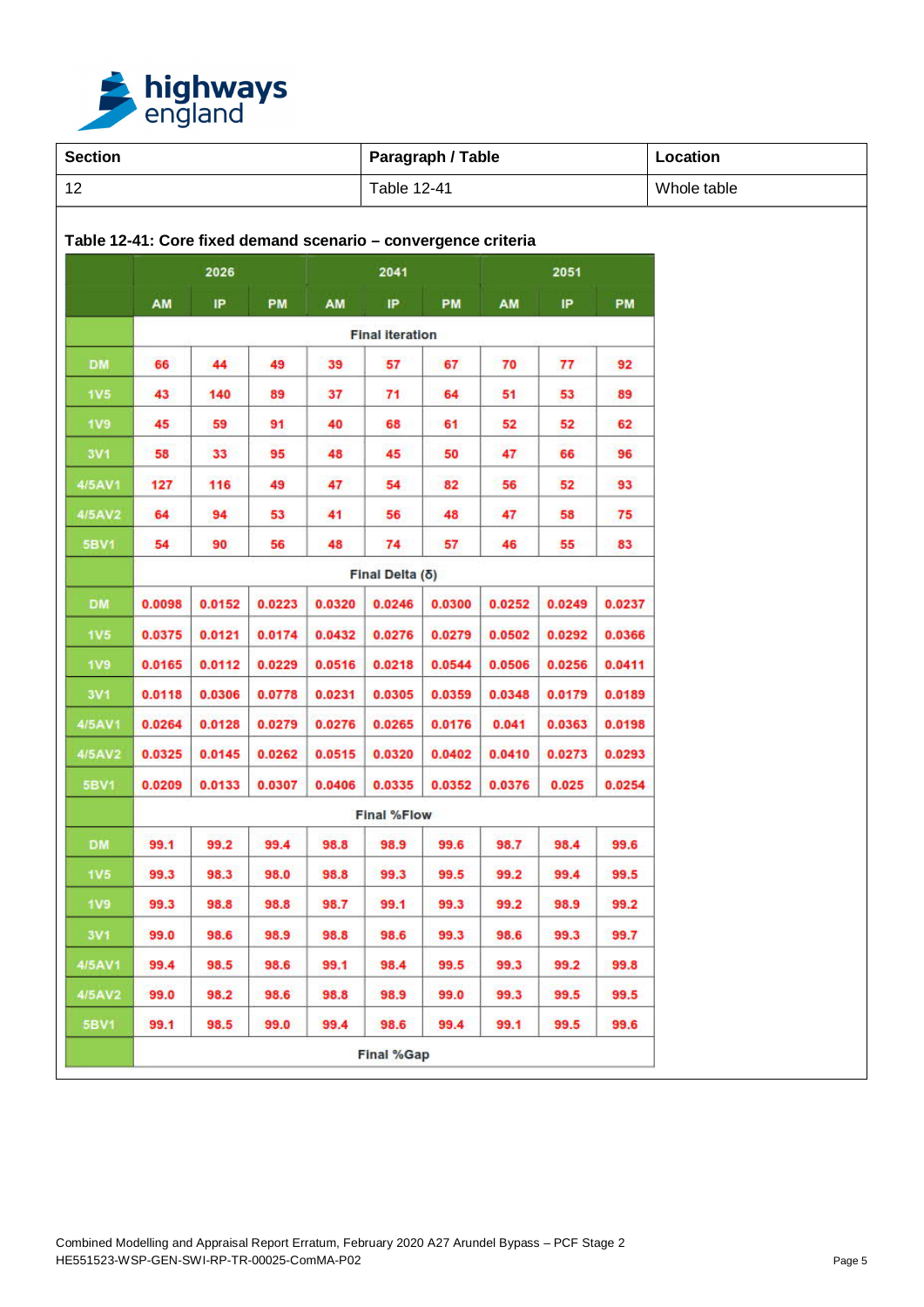

| <b>Section</b>   |       |       |             |       | Paragraph / Table |             |           | Location |           |  |
|------------------|-------|-------|-------------|-------|-------------------|-------------|-----------|----------|-----------|--|
| 12               |       |       | Table 12-41 |       |                   | Whole table |           |          |           |  |
|                  | 2026  |       |             |       | 2041<br>2051      |             |           |          |           |  |
|                  | AM    | IP    | <b>PM</b>   | AM    | IP                | <b>PM</b>   | <b>AM</b> | IP       | <b>PM</b> |  |
| <b>DM</b>        | 0.037 | 0.017 | 0.038       | 0.047 | 0.037             | 0.042       | 0.034     | 0.038    | 0.042     |  |
| 1 <sub>V</sub> 5 | 0.017 | 0.016 | 0.045       | 0.039 | 0.029             | 0.032       | 0.043     | 0.04     | 0.027     |  |
| <b>1V9</b>       | 0.025 | 0.025 | 0.045       | 0.041 | 0.045             | 0.034       | 0.038     | 0.041    | 0.042     |  |
| <b>3V1</b>       | 0.038 | 0.025 | 0.043       | 0.046 | 0.047             | 0.039       | 0.042     | 0.032    | 0.047     |  |
| 4/5AV1           | 0.019 | 0.010 | 0.048       | 0.038 | 0.031             | 0.047       | 0.031     | 0.030    | 0.048     |  |
| 4/5AV2           | 0.043 | 0.034 | 0.027       | 0.046 | 0.048             | 0.042       | 0.046     | 0.035    | 0.041     |  |
| 5BV1             | 0.014 | 0.018 | 0.038       | 0.028 | 0.032             | 0.032       | 0.048     | 0.032    | 0.028     |  |

### **Explanation**

This error was due to a data transposition issue. The assessments undertaken, and results and conclusions, were made on the basis of the correct data.

### <span id="page-6-0"></span>**2.2. ComMA: Appendix D - Model Outputs**

#### **Erratum 1**

| Section         | Paragraph / Table | Location           |  |  |  |  |  |
|-----------------|-------------------|--------------------|--|--|--|--|--|
| Appendix D      | $D-1$ to $D-3$    | Data within Tables |  |  |  |  |  |
| - 青いたんだん みっすいしん |                   |                    |  |  |  |  |  |

## **Existing Text**

Appendices D-1 to D-3 model matrix and convergence data tables are incorrectly labelled for options 4/5AV1 and 4/5AV2. The data is switched. This applies to the following tables:

**Table D-1-5: Detailed comparison of forecast matrices by user class: Option 4/5Av1**

**Table D-1-6: Detailed comparison of forecast matrices by user class: Option 4/5Av2**

**Table D-2-4: Detailed fixed demand scenario convergence criteria: Option 4/5Av1**

**Table D-2-5: Detailed fixed demand scenario convergence criteria: Option 4/5Av2**

**Table D-3-4: Detailed core variable demand scenario convergence criteria: Option 4/5Av1**

**Table D-3-5: Detailed core variable demand scenario convergence criteria: Option 4/5Av2**

## **Amended Text**

Revised table names within appendices D-1 to D-3 for options 4/5AV1 and 4/5AV2. The replaced text is shown as red strikethrough.

#### **Table D-1-5: Detailed comparison of forecast matrices by user class: Option 4/5Av1V2**